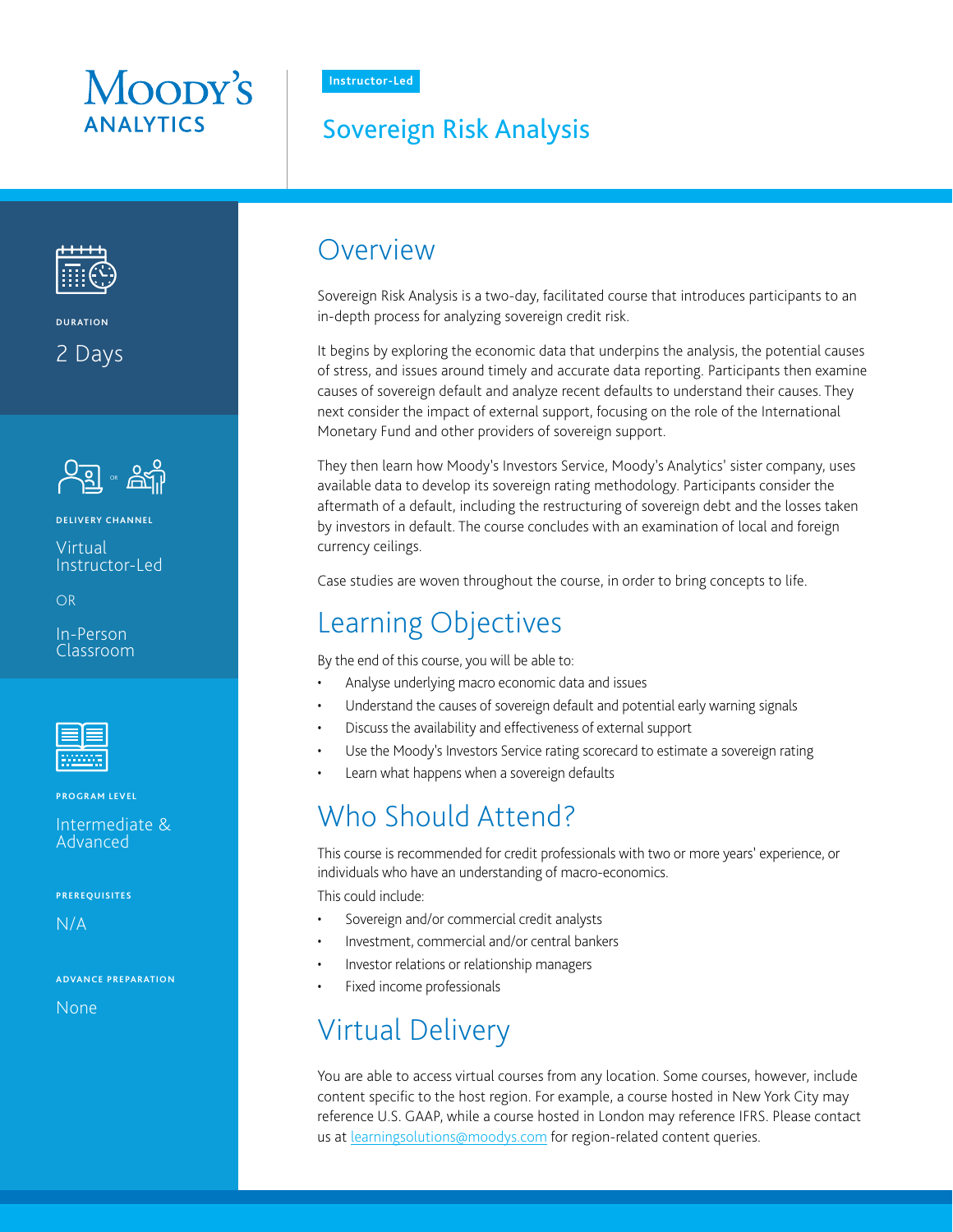# Course Outline

|  | <b>MODULE</b>                                        |                | <b>TOPICS</b>                                                                                                                                                                                                                                            |
|--|------------------------------------------------------|----------------|----------------------------------------------------------------------------------------------------------------------------------------------------------------------------------------------------------------------------------------------------------|
|  | <b>National Accounts</b><br>and Statistics           | $\mathbf{1}$   | GDP and GDP growth                                                                                                                                                                                                                                       |
|  |                                                      | $\overline{2}$ | GDP sectoral balance                                                                                                                                                                                                                                     |
|  |                                                      | 3              | Primary balance and government deficit/surplus                                                                                                                                                                                                           |
|  |                                                      | $\overline{4}$ | External balances: Current and capital accounts                                                                                                                                                                                                          |
|  |                                                      | 5              | Accounting and misreporting                                                                                                                                                                                                                              |
|  | <b>Causes of Sovereign</b><br><b>Default</b>         | 6              | Standard causes of sovereign default                                                                                                                                                                                                                     |
|  |                                                      | $\overline{7}$ | Early warning signals                                                                                                                                                                                                                                    |
|  |                                                      | 8              | Behaviour of financial metrics around default                                                                                                                                                                                                            |
|  |                                                      | $\overline{9}$ | Local versus foreign currency debt                                                                                                                                                                                                                       |
|  |                                                      | 10             | Case studies: Lebanon (2020) and Suriname (2020)                                                                                                                                                                                                         |
|  | <b>External Support</b>                              | 11             | International Monetary Fund<br>• IMF support for low-income countries<br>• Extended, standby and rapid credit facilities<br>• Catastrophe containment and relief<br>• Heavily indebted poor countries (HIPC) initiative<br>• Example: Ghana (2015, 2020) |
|  |                                                      | 12             | European Stability Mechanism                                                                                                                                                                                                                             |
|  | <b>MIS Framework for</b><br><b>Sovereign Ratings</b> | 13             | Economic strength                                                                                                                                                                                                                                        |
|  |                                                      | 14             | Institutional and governance strength                                                                                                                                                                                                                    |
|  |                                                      | 15             | Fiscal strength                                                                                                                                                                                                                                          |
|  |                                                      | 16             | Susceptibility to event risk                                                                                                                                                                                                                             |
|  |                                                      | 17             | Mapping to the rating                                                                                                                                                                                                                                    |
|  |                                                      | 18             | Case study: Rating Nigeria and South Africa                                                                                                                                                                                                              |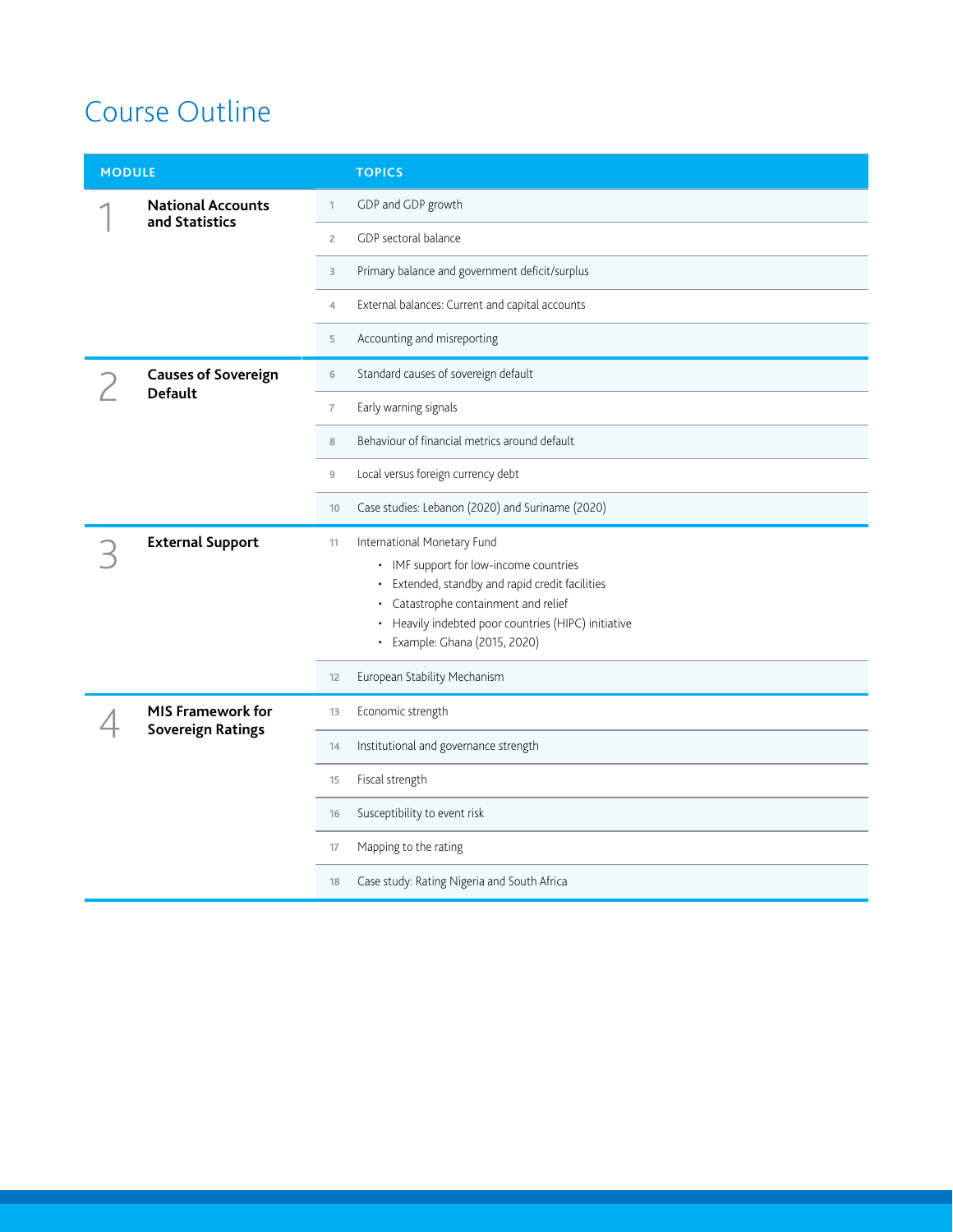| <b>MODULE</b> |                                             |    | <b>TOPICS</b>                                                                               |
|---------------|---------------------------------------------|----|---------------------------------------------------------------------------------------------|
|               | Default and<br>Restructuring                | 19 | Defining default                                                                            |
|               |                                             | 20 | Consent solicitation                                                                        |
|               |                                             | 21 | Example: Zambia (2020)                                                                      |
|               |                                             | 22 | Restructuring and bond exchanges                                                            |
|               |                                             | 23 | COVID-19: Debt Service Suspension Initiative (DSSI) and common framework for debt treatment |
|               |                                             | 24 | Empirical evidence of loss given default in sovereign default                               |
|               |                                             | 25 | Investor reactions                                                                          |
|               |                                             |    | • Holdouts<br>• Impact of collective action clauses                                         |
|               |                                             | 26 | Examples: Barbados (2018), Ecuador (2020)                                                   |
|               |                                             | 27 | Market re-access                                                                            |
|               | <b>Country Ceilings</b><br>and Applications | 28 | Local and foreign currency ceilings                                                         |
|               |                                             | 29 | Inferring country risk from the LCC-FCC gap                                                 |
|               | Sovereign Risk<br><b>Outlook</b>            | 30 | Sovereign risk drivers                                                                      |
|               |                                             | 31 | Pandemic impacts                                                                            |

# Accreditation

Moody's Analytics is registered with the National Association of State Boards of Accountancy (NASBA) as a sponsor of continuing professional education on the National Registry of CPE Sponsors. State boards of accountancy have final authority on the acceptance of individual courses for CPE credit. Students should check for up-to-date information directly from the NASBA website: www.nasbaregistry.org.